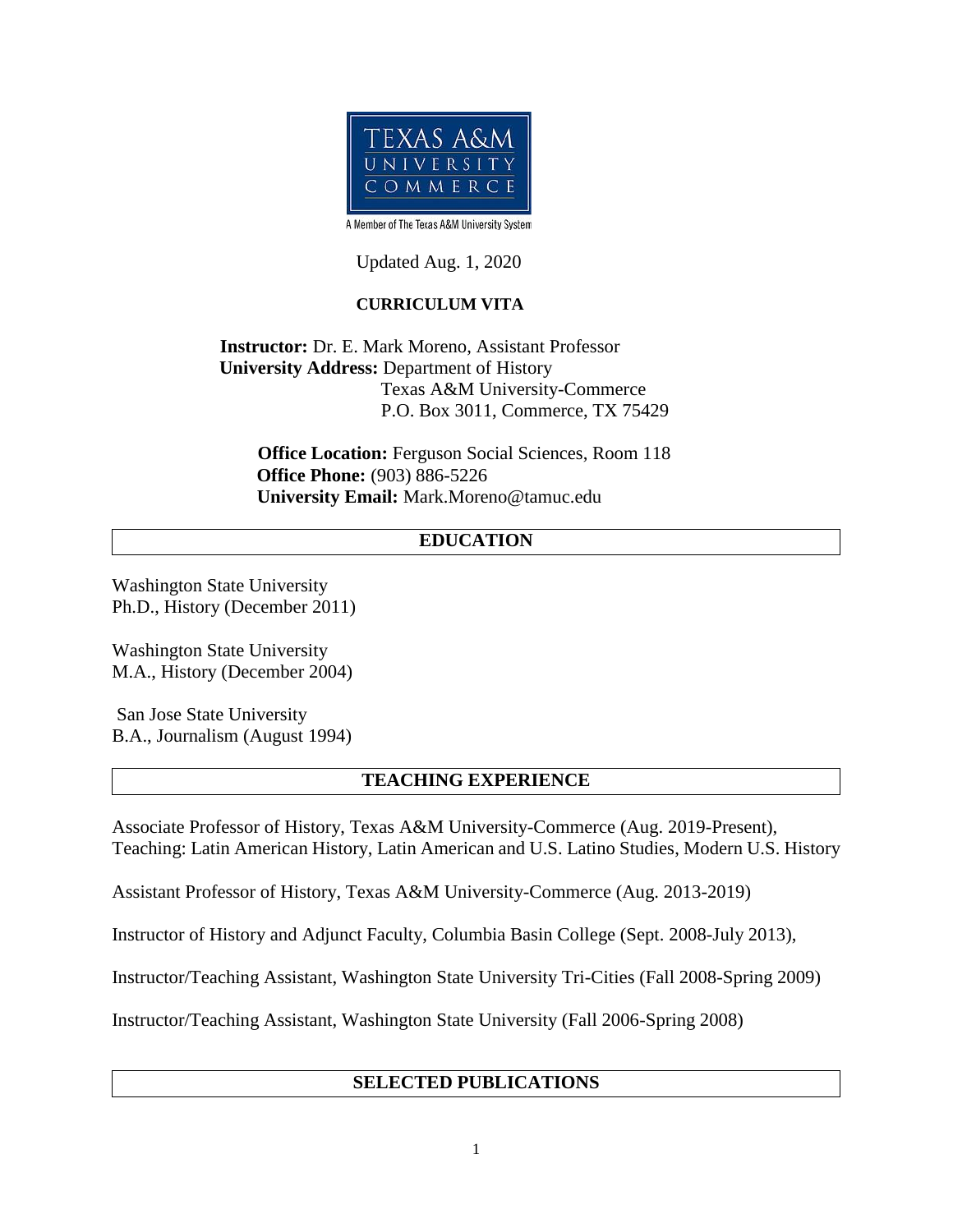### **Peer-Reviewed**

"Mexico's Chinaco Guerrillas During the French Intervention," *The Oxford Research Encyclopedia of Latin American History*, edited. New York: Oxford University Press, forthcoming: [https://oxfordre.com/latinamericanhistory/page/forthcoming/.](https://oxfordre.com/latinamericanhistory/page/forthcoming/)

"Los chinacos y la cultura impresa durante la época del Segundo Imperio hasta 1942," in *Repensar el Segundo Imperio. Miradas convergentes desde la literatura, la historia y el arte,* eds. Raquel Mosqueda Rivera and Luz América Viveros Anaya. Mexico City: National Autonomous University of Mexico (UNAM), forthcoming.

"Popular Narratives and Mestizo Horsemen: Creating a Racial Ideal in Nineteenth-Century Mexico, 1844-1896," *Mexican Studies/Estudios Mexicanos* 2, no. 3 (Fall 2019), 352-381.

"Endangered Liberty: Schooling, Literacy, and the Idea of Progress in the Early Mexican Republic," *World History Bulletin* XXXIII, no. 2 (Fall 2017), 12-15.

"Currents of Transatlantic Warfare: The European Revolutions and Martial Culture in Mexico, 1848-1867," *World History Connected* 12, no. 1 (Feb. 2015): [http://worldhistoryconnected.press.illinois.edu/.](http://worldhistoryconnected.press.illinois.edu/)

## **Non-Refereed Textbook**

*The French Intervention: Warfare and the Making of Mexico.* Dubuque, Iowa: Kendall/Hunt Publishing, 2012.

### **Book Review**

Jeffrey M. Pilcher, *Planet Taco: A Global History of Mexican Food* (Oxford University Press, 2012), *H-World, H-Net Reviews* (May 2014): http://h-net.msu.edu/cgi-bin/logbrowse.pl.

# **SELECTED SCHOLARLY PRESENTATIONS**

Latin American Studies Association International Congress (originally scheduled for Guadalajara, Jalisco, Mexico, May 2020), "Racializing the Ranchero: Crisis and the Popular Origins of Mestizo Ideology," panel accepted but discontinued due to COVID-19.

XV Reunión Internacional de Historiadores de México (Guadalajara, Jalisco, Mexico, Oct. 2018), "'Nuestras casas pierden tanto': maestros, familias y escuelas en el Bajío mexicano, 1830-1850."

World History Association Annual Conference (Boston, June 2017), "Meat, Poultry, and Nation: Realities and Imagery of Ranchero Country in Early Republican Mexico."

Rocky Mountain Council for Latin American Studies Annual Conference (Salt Lake City, Utah, April 2017), "Ethnicity, Schooling, and Literacy in the Mexican Bajío, 1820s-1850s."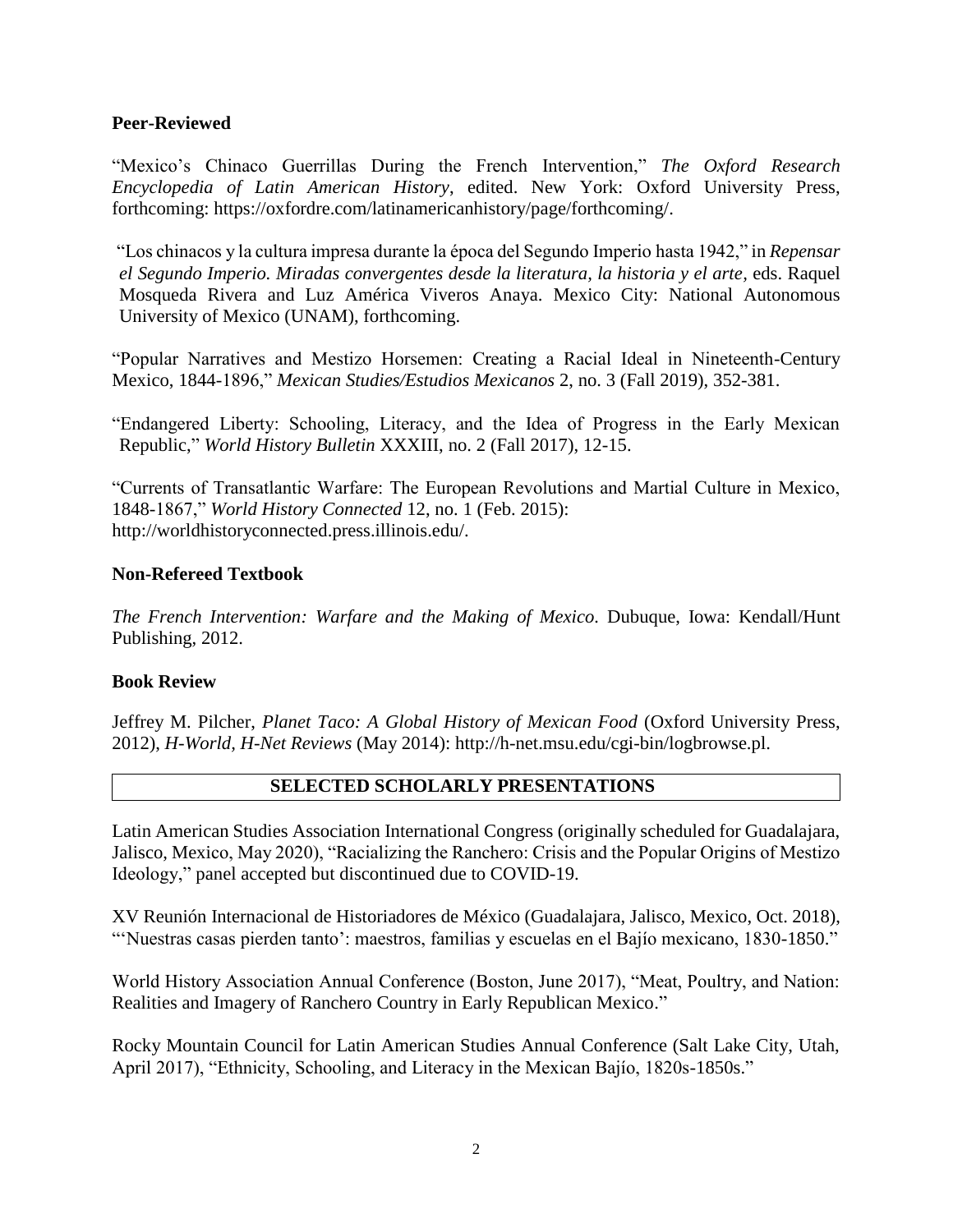World History Association of Texas/Phi Alpha Theta Annual Conference (Austin, Texas, March 2017), "Beyond the Core: Balancing Content and Research Focus in World History Surveys for History Majors," Roundtable Panelist.

Coloquio Internacional, Repensar el Segundo Imperio Mexicano: a 150 Años de Distancia (Malinalco, Mexico State, Mexico, Oct. 2014), "Los chinacos y la cultura impresa durante el Segundo Imperio y después, 1862-1942."

Latin American Studies Association, International Congress (Chicago, May 2014), '"The Patria as Nuptial Bed': Print Culture and the Imagined Ranchero as Warrior and Gendered Patriot of Mexico, 1862-1935."

Urban Affairs Association Annual Conference (San Antonio, Texas, March 2014), "Mexican American Street Gangs: Race, Migration, and Urbanization, 1976-1995."

## **HONORS/SCHOLARSHIPS**

*Latino Americans: 500 Years of History*; program sponsored by the National Endowment for the Humanities and the American Library Association, awarded to Texas A&M University-Commerce Libraries for Year 2015-2016, Grant Committee Member

Teaching Enhancement Grants, Texas A&M University-Commerce, College of Social Sciences, Humanities, and Arts (Summers 2014, 2015, 2016)

Carnegie Fellows Program Nominee, Texas A&M University-Commerce (Spring 2015, not ultimately selected by the Texas A&M University system chancellor)

Gillis Family Graduate Research Fund in History, Washington State University (Spring 2008 and 2009)

Cooney Family Graduate Fellowship, Washington State University (Spring 2008)

Charles Gates Award, Washington State Historical Society (June 2007)

Wayne Stanford Memorial Scholarship, Washington State University (May 2004)

### **DEPARTMENTAL, UNIVERSITY, AND ACADEMIC SERVICE**

"Discourses on Race and Nation in Nineteenth-Century Mexico," Latin American Studies Association Annual Congress (Scheduled for Guadalajara, Mexico, May 2020), Panel Organizer, accepted but discontinued due to COVID-19

Faculty Senate, Texas A&M University-Commerce (Beginning Fall 2020)